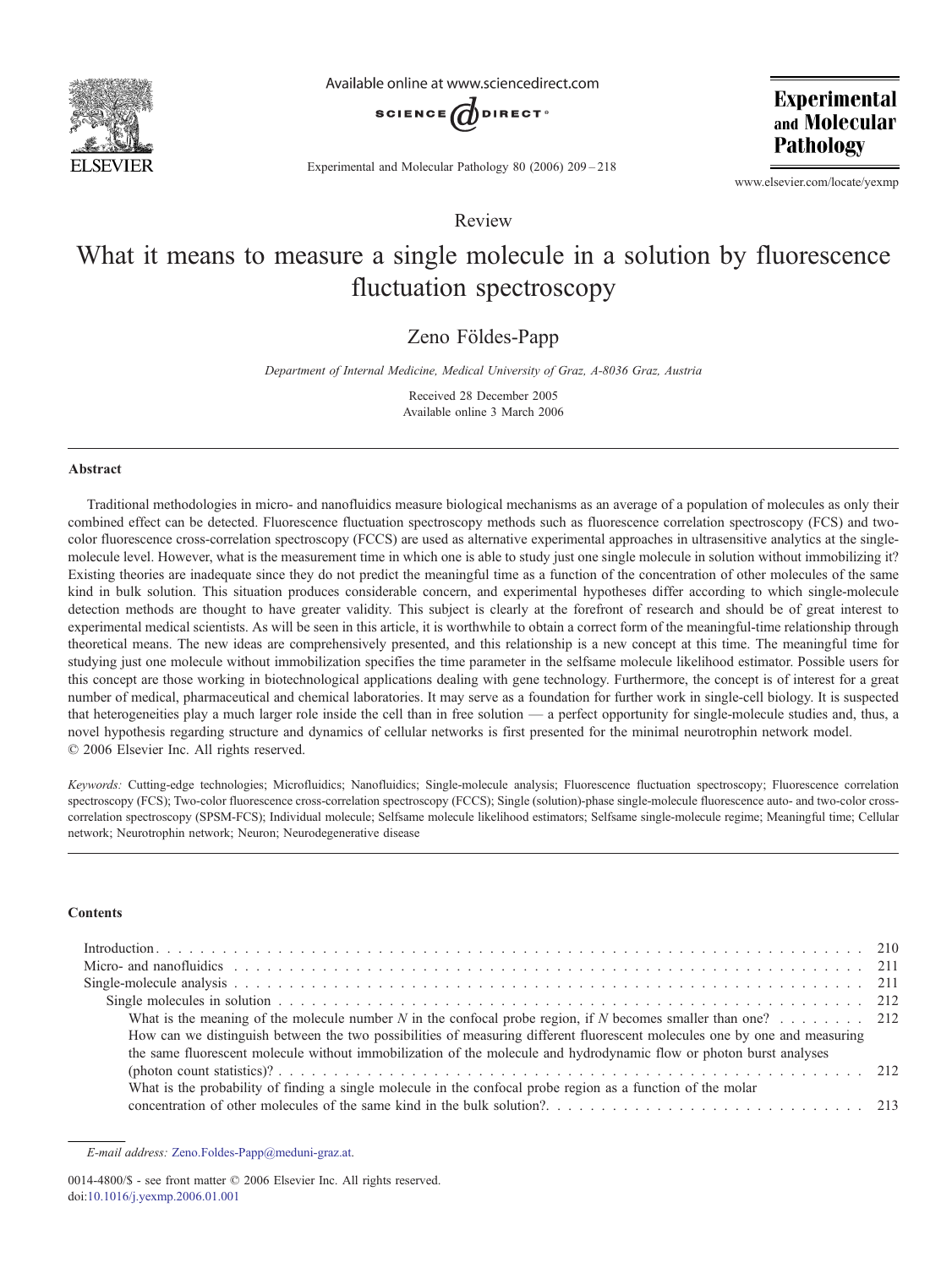| What is the probability of finding two single molecules in the confocal probe region as a function of the molar                                           |     |
|-----------------------------------------------------------------------------------------------------------------------------------------------------------|-----|
|                                                                                                                                                           |     |
|                                                                                                                                                           |     |
| Is there a statistical estimation for the observation of the same single, individual molecule in, for example, FCS and                                    |     |
|                                                                                                                                                           |     |
|                                                                                                                                                           |     |
| What are the properties of the special case of the selfsame molecule likelihood estimator? $\ldots$ , $\ldots$ , $\ldots$ , $\ldots$ , $\ldots$ , 214     |     |
| The probabilistic definition of just one single molecule in the confocal probe region (the selfsame molecule likelihood                                   |     |
| estimators $P(\overline{\bigcap_{i=1}^2 A_i})$ , for example, criterion (3)) does not explicitly contain the meaningful time $T_m$ in which one can study |     |
|                                                                                                                                                           | 214 |
| What is the link between the selfsame molecule likelihood estimators $P(\overline{\bigcap_{i=1}^{2} A_i})$ , for example, criterion (3) and the           |     |
| meaningful time $T_m$ in which one can study the selfsame molecule in the confocal probe region?                                                          | 214 |
| Is it possible to measure an individual, single immune molecule in a complex biological environment such as serum by                                      |     |
|                                                                                                                                                           | 215 |
| Is it possible to overcome PCR-based amplification of DNA, e.g., genomic DNA, by ultrasensitive analytics down to                                         |     |
| the single-molecule level without clone-by-clone mutational scanning, post-PCR cloning or single-molecule PCR? 215                                        |     |
|                                                                                                                                                           |     |
|                                                                                                                                                           |     |
|                                                                                                                                                           |     |
|                                                                                                                                                           |     |
|                                                                                                                                                           | 218 |
|                                                                                                                                                           |     |

#### Introduction

After studying the cell and its constituents and working all the way down to the genome and the proteome, scientists have generated huge amount of data during the last decade that can now be deciphered to shed light on the basic principles of life. Among the new technologies that are making this progress possible, the DNA chip is only one example that has helped address many molecular biology problems, such as rapid identification of genetic disorders ([Földes-Papp et al., 2005a](#page-9-0)). This article is mainly based on a recently published collection of important review articles on the areas: "Hot topic: the way down from single genes and proteins to single molecules (Guest Editors: Z. Földes-Papp, J. Enderlein, J. Widengren, M. Kinjo)" in Current Pharmaceutical Biotechnology, Volume 4, number 6 (2003); Volume 5, numbers  $1-3$  (2004). For detailed discussion of the original papers, I refer to these contributions, which were written by leading specialists in fields that cover a wide range of current topics on biomedical and biotechnological aspects of target screening and characterization. Several articles survey the latest developments and future prospects of experimental cell and molecular biology and molecular medicine. They are devoted to discussing multidisciplinary topics at a level that will be useful to experimental scientists. I will try to convey the main trends and update some of these papers. For clarity, I will omit such controversies as have in the meanwhile been resolved. Should I have started this article from the top downward, beginning with medicine and clinical practice based on clinical ("empirical") thinking, where there is a serious error by failing to account accurately for gene or protein interactions? Alternatively, should I have proceeded from the bottom upward, beginning with single molecules and their behavior, which often seems to be different from that of the ensemble in biological systems? My answer is a compromise, working in both directions from the middle.

When all molecules of the same kind in a sample have the same property in the time domain, the sample is commonly described as being homogeneous with respect to this property. Heterogeneity refers to a sample containing molecules of the same kind with diverse property value. Now, what is the measurement time in which one is able to study a single molecule in solution without immobilizing it? The existing theories are inadequate since there is no prediction of the meaningful time in which one can study just one single molecule as a function of the concentration of other molecules of the same kind in the bulk solution. This situation produces considerable concern, and various experimental hypotheses have been proposed to explain the discrepancy, hypotheses that differ according to which single-molecule detection methods are thought to have greater validity. As will be seen in this article, it is worthwhile to obtain such a relationship through theoretical means. The new ideas are presented comprehensively and are not created by forcing sets of data into the wrong kinds of equations. The problem of establishing a valid meaningful-time relationship in confocal microscopy was ignored for several years because the existing equations seemed adequate and, perhaps, various groups had been distracted by more exciting developments in single-molecule detection. As obvious as this solution may now seem, it is nonetheless a new concept. Possible users for this concept are those working in biotechnological applications dealing with gene technology ([Földes-Papp et al.,](#page-9-0) [2005b\)](#page-9-0). And unlike relative gene expression information that can be obtained by microarrays, it may offer a way to make absolute measurements, which are what clinical analysis requires. Furthermore, the concept will be of interest to a great number of medical, pharmaceutical and chemical laboratories. It may also serve as a foundation for work in single-cell biology, i.e., the chemistry and dynamics of intracellular chemical reactions. It is suspected that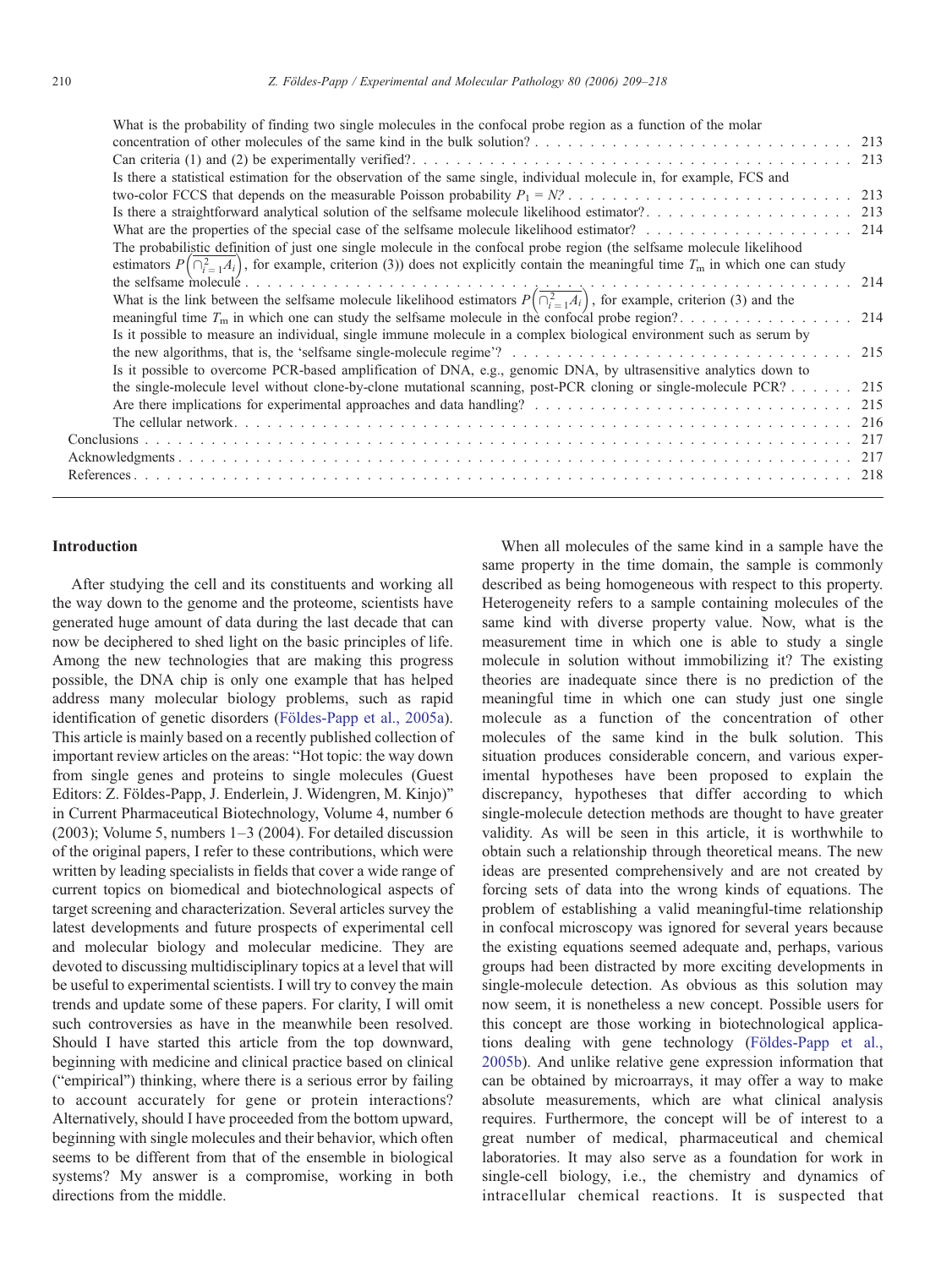heterogeneities play a much larger role inside the cell than in free solution—a perfect opportunity for single-molecule studies.

#### Micro- and nanofluidics

The technical solutions for high mutation and recombination rate studies are power-low fluidic chips. However, the technologies in the laboratories are not available in a cheapeasy form. For example, all the devices for PCR-plus separation are constructed on the same principle; it does not matter what they are used for. A phase transition change valve makes a T or a T is made without a valve. Thermocycling is liquid (biochemical reactions). Detection and typing of a DNA sample are easily performed, for example, by UV detection with a restriction enzyme. Thus, the state-of-the-art in microfluidics is that different systems at different scales are available; almost any macrosystem can be micro, and there are many applications (see [Vilkner et al.,](#page-9-0) [2005; Yang et al., 2005](#page-9-0)). Microfluidics-based chemical separation and reaction schemes as constructed and reported are mostly performed in linear one-dimensional separations. Today's liquid chromatography separations are all at the upper pressure limit. How do we overcome the limit? For example, with flow counterbalance electrophoresis on chip. This novel direction in chemical/biochemical analytics offers the possibility of using nanofluidic functional elements such as electrodynamic separation in nanochannels ([Zheng et al.,](#page-9-0) [2004a,b](#page-9-0)) without any matrix (gel). The ionic transport in nano–micro devices is currently at the top-up experimental stage.

Another major trend is seen as manipulation versus observation. Most previous and current work is manipulative. It still does not tell us very much about the biology. Observation means a minimum of manipulation. A laminar flow is a very unnatural environment. Using diffusion ([Brody and Yager,](#page-9-0) [1997\)](#page-9-0) instead of hydrodynamic flow makes possible, for example, microchannel culturing and as a result the cloning of embryos on a large scale.

The foundations of microarray and biochip technologies are firmly rooted in the rapid advances in nucleic acid chemistry and biochemistry. The overwhelming majority of the early-phase trials using these developments were not primarily aimed at clinical efficacy but instead at assessing the biological problems to be solved before genomics, epigenomics and proteomics could deliver useful information for clinical applications. In an attempt to better understand these problems, investigators returned to basic studies of gene expression, immunology and virology. Finally, the cloning and sequencing of the human genome have significantly expanded the range of actual and potential molecular targets. The discovery and optimization of molecular targets, e.g., disease-specific proteins, receptors, enzymes or genes, is a time-consuming and extremely expensive process. Therefore, in today's preclinical research, there is only one key to success: scientific teamwork and the use of the most advanced biotechnological approaches. The

advances in biotechnology directly affect improvements in human health. That especially holds true in our time of rapid changes.

#### Single-molecule analysis

A further trend is single-molecule detection in microfluidics. It has the advantages of small volume platform, digital analysis, elimination of processing steps, approach for real-time measurements and automation of sample preparation. This is definitely good work and is likely the trigger for further investigations on the behavior of single molecules. Cell solution analysis includes indicator as well as marker diagnostics and predictor/risk factor studies. However, as there are many variations and dispersions from microdevice to microdevice because of different dimensions (scales), one has to use self-calibrating chips.

Current technologies can only measure biological mechanisms as an average of a population of molecules as only their combined effect can be detected. This simplification ignores the fact that biological macromolecules oscillate between different activity states and are exposed to numerous levels of regulation. There might be a completely different pathological picture if in a heterogeneous status 50% of a gene product is not active, compared to a homogeneous state, where all products are active at 50% of their maximal level. Current technology can hardly distinguish these possibilities, yet they are fundamentally different and might be at the root of pathological processes. To be able to explore the behavior of each molecule in a population individually to fully understand molecular mechanisms and their regulation in the cell will open up an entirely new view of molecular medicine and diagnostic technology. Research into single-molecule detection will make molecular mechanisms and their pathology in diseases like molecular motor diseases and protein folding diseases, just to name a few, available to the more established biomedical and biotechnological approaches. For example, instead of speculating on how a protein structure changes during a disease state, the changing process can be monitored. Nucleic acid analysis is no longer limited to analysis of various constants under ensemble conditions. The fundamental characteristics of DNA and RNA changes within live cells can be analyzed with the help of singlemolecule detection.

We feel that the time has come to present and discuss recent achievements in single-molecule spectroscopy, nanoscale imaging technology and bioanalysis that are creating a new array of opportunities for the biomedical sectors ([Földes-Papp et al., 2005c\)](#page-9-0). The rapid development of single-molecule spectroscopy and nanoscale imaging technology is accompanied by technical development of confocal fluorescence fluctuation spectroscopy and related theoretical modeling ([Földes-Papp et al., 2005d\)](#page-9-0). In recent years, their applications have been demonstrated in biology, life sciences and chemistry. Biochemical analysis at the nanoscale is approaching the solution phase. The impact of nanoscale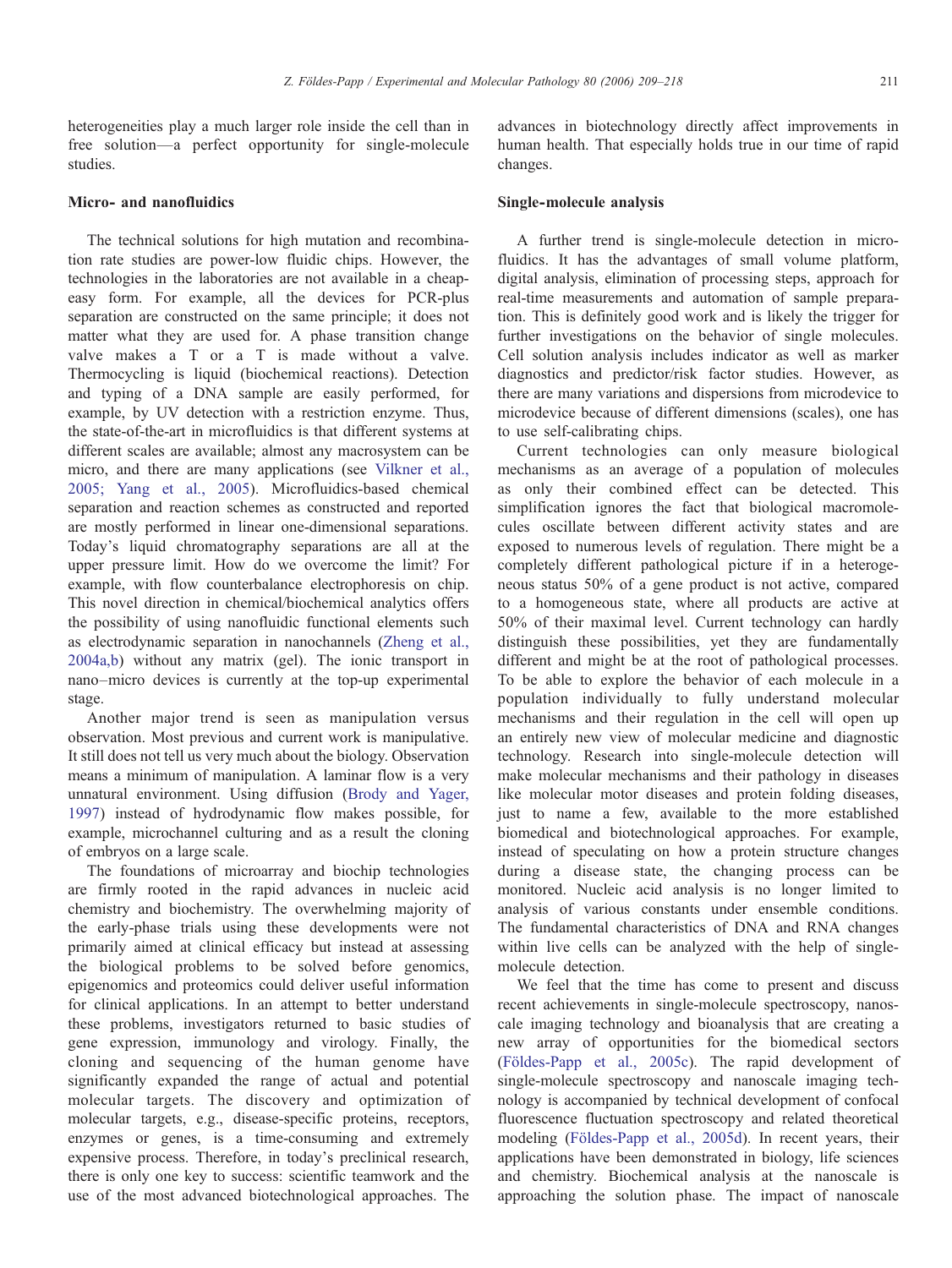analysis is mainly in genetics. In 2000, the draft of the human genome was completed as were its sequencing contents in 2005. It all goes back to 1990, when the human genome project started. Today, nanoscale analysis has reached the test stage, where we have to do the hard staff ([Földes-Papp et al., 2003, 2004a,b,c\)](#page-9-0). The critical experimental condition will have to be that there are only a few fluorescent molecules in the detection volume. This article does not focus the discussion on the nanoscale confinement of optical excitation and fluorescence fluctuation detections in fluorescence fluctuation spectroscopy. [Blom et al. \(2006\)](#page-9-0) very recently reviewed that issue.

Since the first report of the use of quantum dots (QD) as fluorescent probes in 1998 [\(Bruchez et al., 1998; Chan and](#page-9-0) [Nie, 1998](#page-9-0)), QDs have been recognized as a promising and fascinating field in life sciences when rationally aimed. The main domain for application of quantum dots (QD) as fluorescent probes is still cellular and biomedical imaging, whereas less attention is paid to QD-based chemical and biochemical sensing. [Jin et al. \(2005\)](#page-9-0) reported the first application of water-soluble semiconductor QDs for the optical detection of the neurotransmitter acetylcholine. Possible prospects for applications are very high, in the areas of pharmacology, enzyme applications, biosensors, etc. Applications of QD-based fluorescent probes to the detection of biologically important molecules such as DNA or RNA are still lacking. That also demonstrates that our methods and tools in that area are rather crude and require improvement ([Nomura and Kinjo, 2004\)](#page-9-0).

### Single molecules in solution

Here, I deal with particular problems from a different perspective. That means I use different models to look at them properly. I believe that the different models stand for the complexity of ultrasensitive analytics down to the single molecule without immobilizing it and for the angle at which one can look at the problems.

## What is the meaning of the molecule number N in the confocal probe region, if N becomes smaller than one?

Over the past two decades, a variety of optical singlemolecule detection (SMD) techniques in solutions or on a solid surface have been developed, greatly advancing fundamental biochemical and biophysical studies. In solution, SMD is mainly based on the use of confocal fluorescence fluctuation spectroscopy, which detects the emission from a single fluorescent molecule when it diffuses through a femtoliter-sized detection volume (for FCS and FCCS, see [Földes-Papp, 2005b\)](#page-9-0). Such a small detection volume is defined by a high-numerical-aperture objective and the collection efficiency function. This small detection volume significantly reduces the background noise originating from spurious fluorescence from impurities and Raman scattering of solvent molecules, so that a high signal-to-noise ratio (SNR) and thereby high sensitivity are achieved. The smaller the detection volume, the higher the sensitivity can be

pushed. When measuring low-concentration targets  $(\leq 1 \text{ nM})$ , the detected fluorescence signals become digital since the average number of molecules in the detection volume is smaller than unity  $(1.0)$ . In laser-induced fluorescence detection of single molecules, fluorescence bursts are detected only when single fluorescent molecules pass through the detection volume, i.e., the focused laser beam. Since the SNR of the single-molecule fluorescence bursts does not decrease with decreasing concentrations of the molecules, SMD provides an ideal platform for analysis of low-concentration targets. For example, if  $N = 0.1$ , it is the Poisson probability that one has to screen 10 volume elements in the sample to find a single molecule. This view of  $0 \le N \le 1$  was commonly accepted in the literature ([Rigler et al., 2001;](#page-9-0) [Zander et al., 2002](#page-9-0)).

How can we distinguish between the two possibilities of measuring different fluorescent molecules one by one and measuring the same fluorescent molecule without

immobilization of the molecule and hydrodynamic flow or photon burst analyses (photon count statistics)?

Just because there is an average of one molecule in the observation volume or to rephrase it, to screen  $(1/N)$  volume elements, where  $0 \le N \le 1$ , to find one single molecule, it is not possible to say that this is an individual molecule. Performing fluorescence correlation spectroscopy (FCS) and two-color fluorescence cross-correlation spectroscopy (FCCS) in solution 'at the single-molecule level' can stand for events involving one, two, three and a few molecules, but not lots of molecules. If one simultaneously measures two, three or a few single molecules (events), it is the same situation as if one averages over  $10^{17}$  molecules; it is meaningless for investigations of an individual molecule.

I show that the fluorescence fingerprint comes from a singlemolecule event and, in addition, for the first time, that it comes from one and the same single, individual molecule ('selfsame' event). There has never before been a theoretical basis for making such claims without a proper photon burst size analysis (burst count rate statistics) of fluorescence intensity traces or immobilization. Measuring what is truly happening in a single molecule requires confirmation that only one molecule (one and the same molecule) is present.

The 'selfsame' (individual) fluorescent molecule is defined by its probability density in the observation volume within the sample, that is, the selfsame molecule likelihood estimator (criterion (3), see below). The meaningful time  $T<sub>m</sub>$  describes the time in which one can study the individual, selfsame molecule. The theoretical basis of an increase in the observation time of a single molecule is explained here in words. This meaning of 'identical' was widened to a new, more complex idea, and this concept of bioanalysis represents a key for the entry of spectroscopically based single-molecule measurements into clinical laboratories in order to address immunological and clinical diagnostics. It was the author's original idea to undertake the theoretical and practical analysis of single molecules without immobilization, hydrodynamic flow or photon burst size histograms.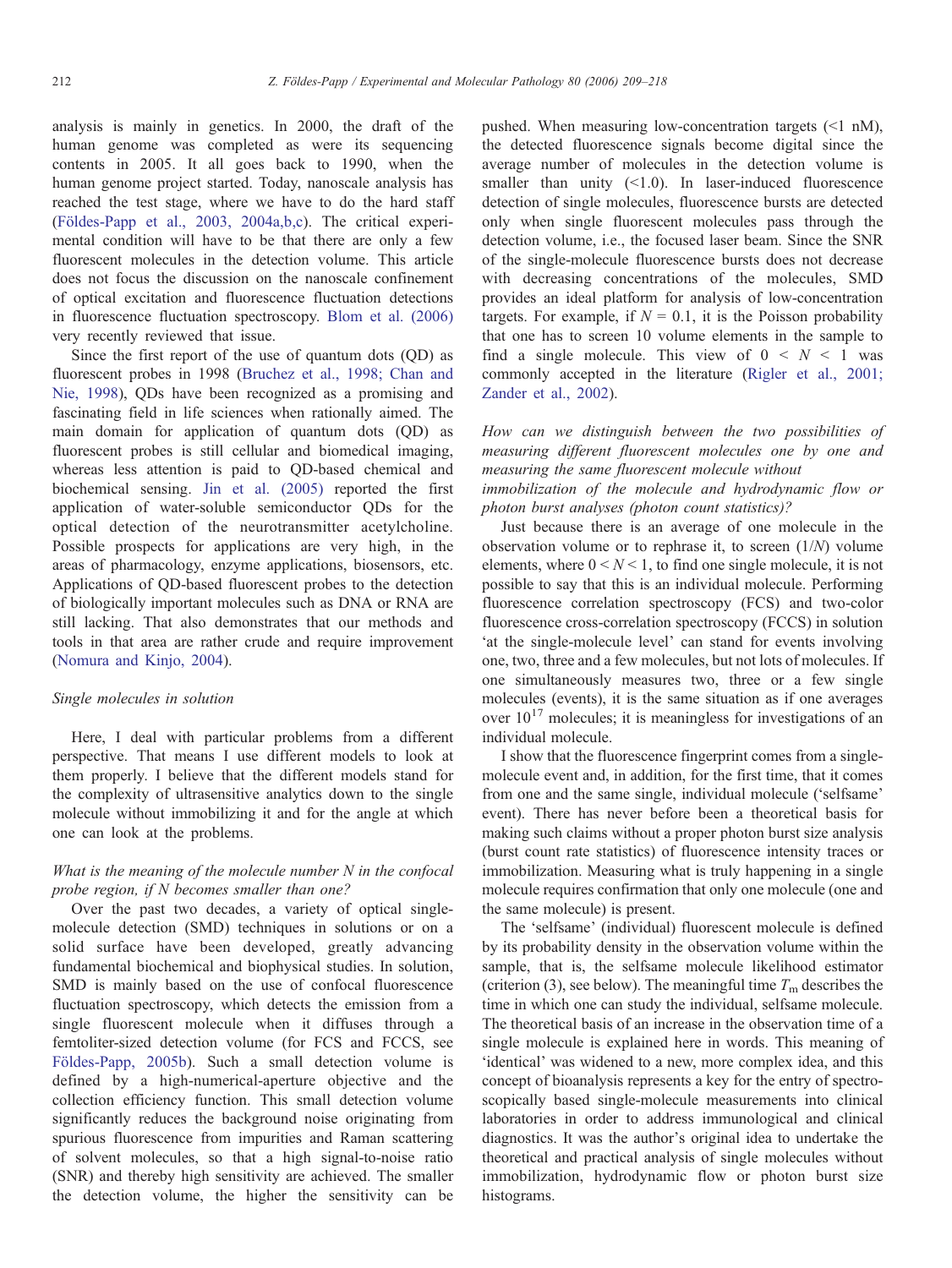<span id="page-4-0"></span>What is the probability of finding a single molecule in the confocal probe region as a function of the molar concentration of other molecules of the same kind in the bulk solution?

The probability  $P_1$  that the detection volume (observation volume)  $\Delta V$  contains a single (specific) fluorescent molecule,  $x = 1$ , is

$$
\ln\{N = P(X = 1, \Pi \cdot T = C)\} = \ln\{N = P_1\}
$$
  
= lnC - C, (1)

where C is the average frequency of molecules in  $\Delta V$  and relates to the molar concentration of other molecules of the same kind  $c<sub>m</sub>$  in the bulk solution by

 $C \equiv c_m N_A \Delta V$ .

 $N_A = 6.023 \cdot 10^{23} \text{ mol}^{-1}$  is Avogadro's number. This relationship (criterion (1)) was newly identified (see [Földes-](#page-9-0)[Papp et al., 2005d](#page-9-0)).

What is the probability of finding two single molecules in the confocal probe region as a function of the molar concentration of other molecules of the same kind in the bulk solution?

The probability  $P_2$  that the observation volume contains two (specific) fluorescent molecules,  $x = 2$ , reads

$$
\ln\{P(X=2, \Pi \cdot T = C)\} = \ln\{P_2\} = 2 \cdot \ln C - \ln 2 - C. \tag{2}
$$

The second criterion now describes the 'analytical sensitivity' that the observation volume (detection volume) contains 'a single fluorescent molecule'.

### Can criteria (1) and (2) be experimentally verified?

As previously shown by Z. Földes-Papp [\(Földes-Papp et](#page-9-0) [al., 2001;](#page-9-0) see Table 1 therein), it was experimentally confirmed that the Poisson probability  $P_1$  for the measured occurrence of a single-molecule event is  $P_1 = N \cong C$  under

Table 1

Concentration dependence of the meaningful time  $T<sub>m</sub>$  found for the first time ( criterion (4))

| Molar concentration<br>of the bulk phase $c_m$<br>$\lceil \text{mol/L} \rceil$ | Experimental<br>$N < 1$ value<br>that can be<br>measured | Corresponding<br>$C$ value | Meaningful time<br>$T_{\rm m}$ in the probe<br>volume [s] |
|--------------------------------------------------------------------------------|----------------------------------------------------------|----------------------------|-----------------------------------------------------------|
| $10^{-9}$ (nM)                                                                 | 0.10679                                                  | 0.12046                    | $2.4347 \cdot 10^{-4}$                                    |
| $10^{-10}$                                                                     | $1.1902 \cdot 10^{-2}$                                   | $1.2046 \cdot 10^{-2}$     | $2.1846 \cdot 10^{-3}$                                    |
| $10^{-12}$ (pM)                                                                | $1.2045 \cdot 10^{-4}$                                   | $1.2046 \cdot 10^{-4}$     | $2.1587 \cdot 10^{-1}$                                    |
| $10^{-15}$ (fM)                                                                | $1.2046 \cdot 10^{-7}$                                   | $1.2046 \cdot 10^{-7}$     | $2.1584 \cdot 10^{2}$                                     |
| $10^{-18}$ (aM)                                                                | $1.2046 \cdot 10^{-10}$                                  | $1.2046 \cdot 10^{-10}$    | $2.1584 \cdot 10^5$                                       |

There are one-molecule events, two-molecule events, three-molecule events, and so on, with certain Poisson probabilities. All these Poisson events contribute to the molecule number fluctuations of just one molecule in the probe region. These finite contributions result in very short meaningful times in the nanomolar and picomolar concentration ranges of the bulk solution, whereas these contributions become negligibly small in femto- and attomolar bulk solutions, yielding meaningful times in the 60-s range and even longer.

Exemplified for rhodamine green at a diffusion time  $\tau_{\text{diff}} = 26 \cdot 10^{-6}$  [s] of a confocal probe volume  $\Delta V = 0.2 \cdot 10^{-15}$  [L]. Reproduced from [Földes-Papp,](#page-9-0) [2005a.](#page-9-0)

the experimental conditions  $C \ll e^{-C}$ . With this relationship, single-molecule events are established in homogeneous phases (e.g., solution or a membrane) without photon burst analysis. However, the single-molecule events can involve measuring different single fluorescent molecules one by one or measuring the same single, individual fluorescent molecule only.

Is there a statistical estimation for the observation of the same single, individual molecule in, for example, FCS and two-color FCCS that depends on the measurable Poisson probability  $P_1 = N?$ 

The selfsame molecule likelihood estimators—the general case. I have previously proposed the general case of the selfsame molecule likelihood estimator, i.e., Eq. (11) in [Földes-](#page-9-0)[Papp, 2002](#page-9-0)

$$
P\left(\overline{\bigcap_{i=1}^{2} A_{i}}\right) = 1 - \prod_{i=1}^{2} P(A_{i}) = 1 - P_{1} \cdot P(\xi \leq q < +\infty)
$$

This selfsame molecule likelihood estimator  $P\left(\overline{\bigcap_{i=1}^{2} A_i}\right)$  gives the probability for the independent events of finding (arrival of) the probability for the independent events of finding (arrival of) a single fluorescent molecule  $(A_1)$  in the confocal detection/ observation volume (confocal probe region) and of moving (departure) of this single fluorescent molecule  $(A_2)$  over a fixed distance (lower limit ξ).  $P_1$  is the measured probability of finding a single fluorescent molecule in the detection volume, and  $P(\xi \le q < +\infty)$  is the frequency distribution of the diffusive spreading for the same single molecule. The measured dimensions of the detection volume, e.g., the focus of the excitation laser beams, give the lower limit of distance ξ. There is in fact an entire family of valid likelihood estimators of the same structure as the above equation, although they may differ with respect to the properties of  $P(\xi \le q < +\infty)$ , for example, by diffusion with hydrodynamic flow or with a macroscopic concentration gradient which I do not consider here. Finding the most suitable estimator to use is still an interesting field of investigation.

## Is there a straightforward analytical solution of the selfsame molecule likelihood estimator?

There is the special case which can easily be used by an experimenter who is not familiar with the physics and mathematics behind the formulas. The special case of the movel selfsame molecule likelihood estimators  $P(\overline{\bigcap_{i=1}^{2} A_i})$  is

$$
P\left(\overline{\bigcap_{i=1}^{2} A_{i}}\right) = 1 - P_{1} \cdot P(\xi \le q < \infty)
$$

$$
= 1 - \frac{N}{2 \cdot \pi} \cdot \exp\left\{-\frac{\xi^{2}}{4 \cdot D \cdot t}\right\}.
$$
(3)

Here,  $N$  is criterion (1) and is measured, for example, by counting the molecule number per confocal probe region with fluorescence fluctuation techniques such as fluorescence correlation spectroscopy (FCS) and two-color fluorescence cross-correlation spectroscopy (FCCS), D is the diffusivity of a single molecule and  $t$  is a time parameter which has to be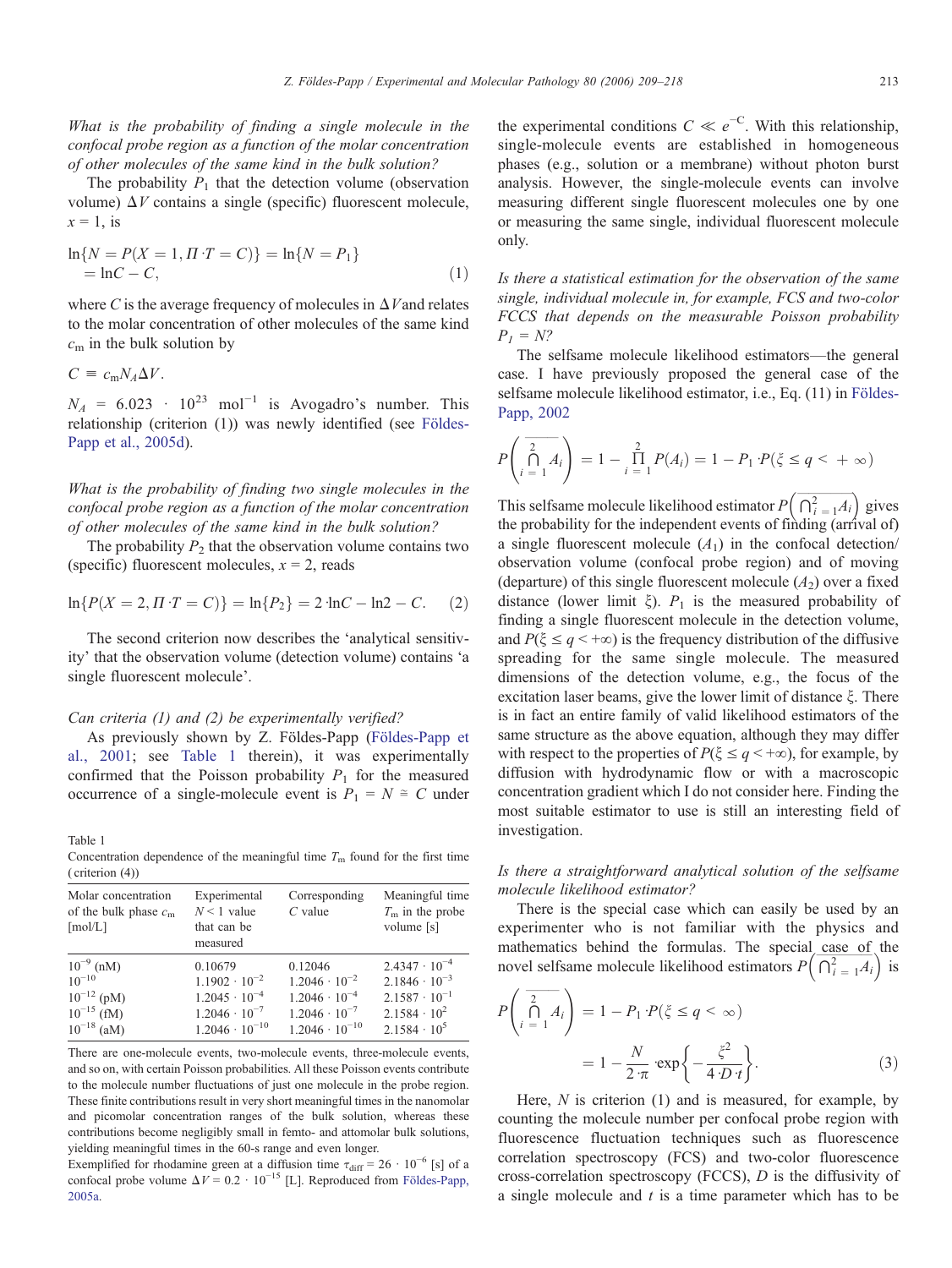specified (see criterion (4)). First, criteria (1) and (2) must be fulfilled and then criterion (3) can be used. All quantities on the right hand side of criterion (3) are obtained by the experiment, e.g., by single (solution)-phase single-molecule fluorescence auto- and two-color cross-correlation spectroscopy (SPSM-FCS).

With criterion (3), we are led to the answer to the question of whether we observe different single fluorescent molecules one by one or an individual single fluorescent molecule (one and the same single molecule) during the measurement time T. The latter case is the interesting one because we can probe the members of the usual ensemble, averaging one at a whole time from milliseconds up to hours. Most straightforwardly, all we need to do is measure the Poisson probability of  $N$  in order to find a single fluorescent molecule in the volume of detection. The measurements of one single fluorescent molecule (i.e., one and the same single fluorescent molecule) within the bulk phase (e.g., solution) are called the 'selfsame'-single-fluorescentmolecule regime. It is a new single-molecule regime because it is based on the analysis of the absolute molecule number N that is obtained directly from the functional FCS auto- or two-color cross-correlation curves. Criterion (3) exactly defines the 'selfsame' molecule, i.e., one individual fluorescent molecule (the same single fluorescent molecule), for example, in the SPSM-FCS experiments 'at the single-molecule level'.

## What are the properties of the special case of the selfsame molecule likelihood estimator?

A change in the symmetry of the confocal detection volume, e.g., by a 'cellular' distortion, would change the calculation. For an additional angular integration of the density function of the diffusive spread of the single molecule,  $n(q, \phi, \phi)$ t), in the above example, the calculation result means that the probability within the angular range  $0 \leq \phi \leq 2\pi$  is equally distributed, and therefore it is not subject to changes with a confidence of 86.0% ([Földes-Papp et al., 2005d](#page-9-0)). However, the measurements do not permit any angle resolution. The same reasoning holds true along the z axis of the given confocal detection volume with a probability of about 99.9%, where 2 ·  $\omega_z$ /unit = 2 ·  $\dot{\omega}_z$  = 1.91 · 10<sup>-6</sup> is a ratio and equals the double numerical value of the extracted  $\omega_z$  at a given size of the confocal femtoliter and less probe region [\(Földes-Papp et](#page-9-0) [al., 2005d](#page-9-0)). But, in fact, the cylindrical polars  $(q, \phi, z)$  are more appropriate to consider the diffusive rate for a molecule that does not begin at the origin Cartesian coordinates  $(x, y, z) = 0$ . If a molecule is near the upper or lower edge of the confocal probe region when its diffusive spread begins, i.e.,  $z \neq 0$ , it is also taken into account.

The probabilistic definition of just one single molecule in the confocal probe region (the selfsame molecule likelihood estimators  $P\left(\overline{\bigcap_{i=1}^2 A_i}\right)$ , for example, criterion (3)) does not<br>explicitly contain the meaningful time T, in which one can explicitly contain the meaningful time  $T_m$  in which one can study the selfsame molecule

During measurement times T, reentries of a single molecule in the probe region give rise to fluctuation phenomena, such as molecule number fluctuations at the single-molecule level. These fluctuations are the physical process on which fluorescence auto- and two-color cross-correlation spectroscopy is based. Motional states, which result in molecule number fluctuations within the probe region, are caused by the occurrence or non-occurrence of meaningful reentries of the selfsame molecule [\(Földes-Papp, 2005a; Földes-Papp et al.,](#page-9-0) [2005d\)](#page-9-0). What happens if the molecule starts near a boundary? A valuable aid to the physical mechanism of single-molecule reentries is the stochastic fluctuation analysis ([Földes-Papp,](#page-9-0) [2005a](#page-9-0)). There are one-molecule events, two-molecule events, three-molecule events, and so on, with certain Poisson probabilities. All these Poisson events contribute to the molecule number fluctuations of just one molecule in the probe regions in ultrasensitive assays. These finite contributions result in very short meaningful times in the nanomolar and picomolar concentration ranges of the bulk solution, whereas these contributions become negligibly small in femto- and attomolar bulk solutions, yielding meaningful times in the 60-s range and even longer [\(Földes-Papp et al., 2005d](#page-9-0)). The concentration dependence of the meaningful time  $T<sub>m</sub>$  in which one can study molecular reactions of the selfsame molecule in the probe region was first given in [Földes-Papp \(2005a\)](#page-9-0)

$$
T_{\rm m} = \frac{\tau_{\rm diff}}{c_{\rm m} N_A \Delta V \cdot \exp\{-c_{\rm m} N_A \Delta V\}}.\tag{4}
$$

 $\tau_{\text{diff}}$  is the diffusion time of the selfsame molecule at a given size of the confocal probe region  $\Delta V$  (detection volume).  $c_m$  is the molar concentration of other molecules of the same kind in the bulk phase. Criterion (4) specifies the time parameter  $t$  in criterion (3). The experiments performed so far and the theory are consistent within the assumptions made.

What is the link between the selfsame molecule likelihood estimators  $P\left(\overline{\bigcap_{i=1}^{2} A_i}\right)$ , for example, criterion (3) and the<br>meaningful time T in which and can study the selfogment meaningful time  $T_m$  in which one can study the selfsame molecule in the confocal probe region?

It is the concentration dependence of the meaningful time  $T_{\text{m}}$ as given in [Table 1.](#page-4-0) For a meaningful time  $T_m=2.1584 \cdot 10^2$  $[s] = 3.59$  [min] in the probe volume, exemplified for rhodamine green at a diffusion time  $\tau_{\text{diff}} = 26 \cdot 10^{-6}$  [s] of a confocal probe volume  $\Delta V = 0.2 \cdot 10^{-15}$  [L] (see [Table 1](#page-4-0)), we need the upper limit of a measured value of  $N = 1.2046 \cdot 10^{-7}$ , which corresponds to a  $10^{-15}$  M (fM) bulk solution of other molecules of the same kind. Therefore,

$$
P\left(\overline{\bigcap_{i=1}^{2} A_i}\right) \cong 1 - \frac{N}{2\pi} = 1 - \frac{1.2046 \cdot 10^{-7}}{2\pi} = 0.99999998.
$$

zz<sup>z</sup>z

This value of the special case of the selfsame molecule likelihood estimator defines the lower limit of measuring just one rhodamine green molecule in the confocal probe region in the above example.

For the first time, the additional condition is found, which is the meaningful time  $T_{\rm m}$  in the probe volume and multiples  $\lambda T_{\rm m}$ of it with  $\lambda \gg (1/N)$ , which determines the lower limit of the selfsame molecule likelihood estimator to exactly represent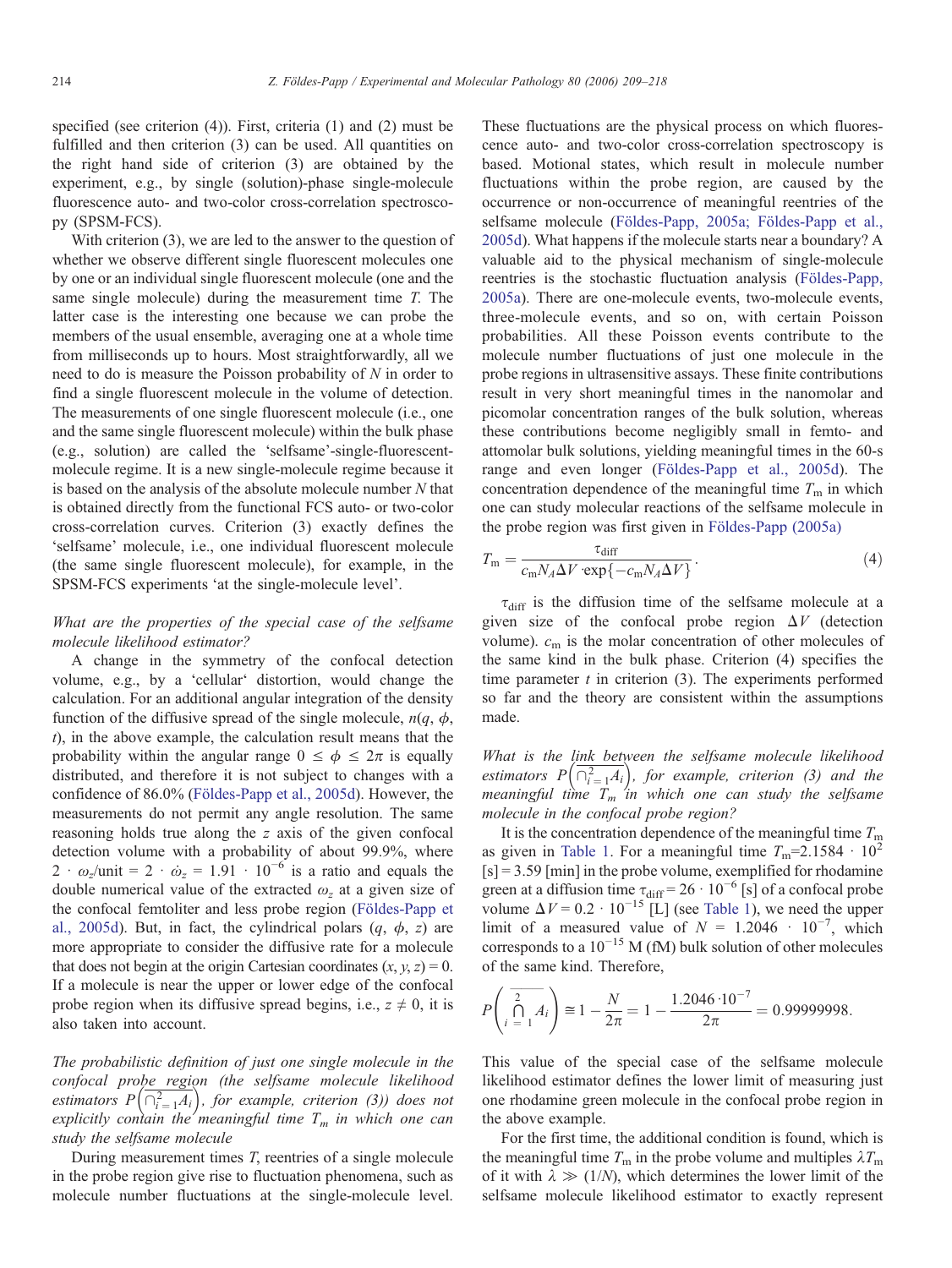only one single molecule (the selfsame molecule) in the probe region for a continuous observation (measurement) of this molecule during the measurement time  $\lambda T_{\text{m}}$ .

On the other hand, if the diffusion time is large, that is, a larger molecule is studied, the meaningful time in the probe volume increases proportional to the size of the molecule as the relation

$$
T_{\rm m} \sim \tau_{\rm diff}
$$

follows directly from criterion (4) at a given size of the confocal probe region. This relationship is very useful for applications with biomolecules such as DNA or proteins. The theoretical model also yields the relation

$$
T_{\rm m} \sim \frac{1}{\Delta V}.
$$

The meaningful time is reciprocally proportional to the probe volume. The smaller the probe region, the longer the selfsame molecule can be observed.

## Is it possible to measure an individual, single immune molecule in a complex biological environment such as serum by the new algorithms, that is, the 'selfsame single-molecule regime'?

The Poisson probability  $N < 1$  with  $P_1 = N \approx 0.14$  of finding a single two-color molecule complex was observed in solution ([Földes-Papp et al., 2004d](#page-9-0)). The Poisson probability of finding two two-color molecule complexes is about 1% and can be neglected. The average diffusion coefficient of the molecule complex was experimentally determined with

$$
D = \frac{(\omega_{x,y;\text{blue}}^2 + \omega_{x,y;\text{red}}^2)}{8 \cdot \tau_{\text{gr}}} = 4.5 \cdot 10^{-12} m^2/s.
$$
 The measurement

times were kept at 60 s. The novel quantity  $P(A_1 \cap A_2)$ was determined to be

$$
\frac{N}{2\pi} \exp\left\{-\frac{\xi^2}{4\,D\,t}\right\} = \frac{0.14}{2\,\pi} \cdot \exp\left\{-\frac{(0.159\cdot 10^{-6})^2 \text{[m}^2]}{4\,4.5\cdot 10^{-12} \text{[m}^2/\text{s}]\cdot 60 \text{[s]}}\right\} = 22.28\cdot 10^{-3},
$$

where  $\xi = \omega_{x,y;\text{blue}} = 0.159 \mu \text{m}$  (micron). Hence, the probability that the same large immune complex is measured under the given experimental reaction conditions is  $1 - 0.02228 = 0.97772$ . Just one individual complexed molecule of an autoantibody target in serum was assayed with a confidence of about 97.8%, but the value does not describe the meaningful time  $T<sub>m</sub>$  in which one can study the selfsame molecule which was first described in [Földes-Papp, 2005a](#page-9-0). For the individual complexed molecule of an autoantibody target in serum, the meaningful time  $T<sub>m</sub>$  is 19.36 ms under the experimental conditions given ([Földes-Papp et al., 2005d](#page-9-0)).

Thus, the detection is improved by two orders of magnitude over conventional state-of-the-art ELISAs. This opens new ground for immunological applications. For example, it allows analysis of smallest amounts of biomolecules that are difficult to handle experimentally. The results obtained in this study point towards constructing 'calibration curves', i.e., towards functional dose–response curves that fall within the scope of further studies on the expected heterogeneity of the reaction behavior of individual biomolecules.

Is it possible to overcome PCR-based amplification of DNA, e.g., genomic DNA, by ultrasensitive analytics down to the single-molecule level without clone-by-clone mutational scanning, post-PCR cloning or single-molecule PCR?

The requirement for PCR prior to detection is likewise the major bottleneck for individual and multiplex SNP methods. One of the greatest advantages of PCR, its sensitivity, can also be one of its greatest problems in medical diagnostics. The chance that a primer will not be fully extended, i.e., will not reach the other primer-binding site, depends on a number of experimental and empirical conditions. Jumping artifact is unacceptable in any experiments studying DNA recombination because products of jumping PCR, once they are cloned, are indistinguishable from genuine recombinant DNA molecules. At present, the "drop-out" of amplification artifacts is mainly achieved by optimized protocols and specific modes of detection such as dual-labeled hybridization LightCycler® real-time PCR probes, dual-labeled fluorogenic TaqMan® real-time PCR probes and two-color fluorescence cross-correlation spectroscopy [\(Földes-Papp et](#page-9-0) [al., 2005b\)](#page-9-0).

In [Földes-Papp et al., 2005b,](#page-9-0) a novel two-color hybridization approach for unamplified double-stranded genomic DNA employing molecular methods is first shown. It was a logical step to take. Measurements of individual (single) molecules in solution are not so much a question of the sensitive detection of fluorescence photons, but rather of the efficient suppression of fluorescence background signals. The approach uses the inherently lower fluorescence background of light-up nonlinear fluorescence hybridization probes (superquencher molecular beacons) that contain built-in 5′-fluorescent dyes and 3′ nonfluorescent quenchers with perfectly matched spectral overlaps. The obtained allele sensitivity of femtomolar and less and the specificity of the described molecular interactions allow PCR-based allele distinction to be circumvented. The results present an alternative to existing hybridization approaches that are currently used with and without amplification at the 'many-molecule' level and the 'single-molecule' level. This novel approach quantifies the methylene tetrahydrofolate reductase (MTHFR) genotypes at site C677T (the heterozygous mutated, the homozygous mutated and the normal) directly onto the genomic DNA. This original research work was a basic study and is not intended for diagnosis and follow-up of patients so far.

## Are there implications for experimental approaches and data handling?

In many biological systems, the number of molecules is very small, as in a cell, and many molecules are macromolecules, which have many internal degrees of freedom. Single-molecule detection and the spatial selection amplify the sensitivity to heterogeneities. These heterogeneities can be intrinsic to biological systems in which kinetic behaviors involve complex pathways. Yet, these are the events that cause biological changes. Biological processes, such are receptor occupation, are masked by averaging. In the single-molecule literature applying no external forces, there are many intuitive arguments with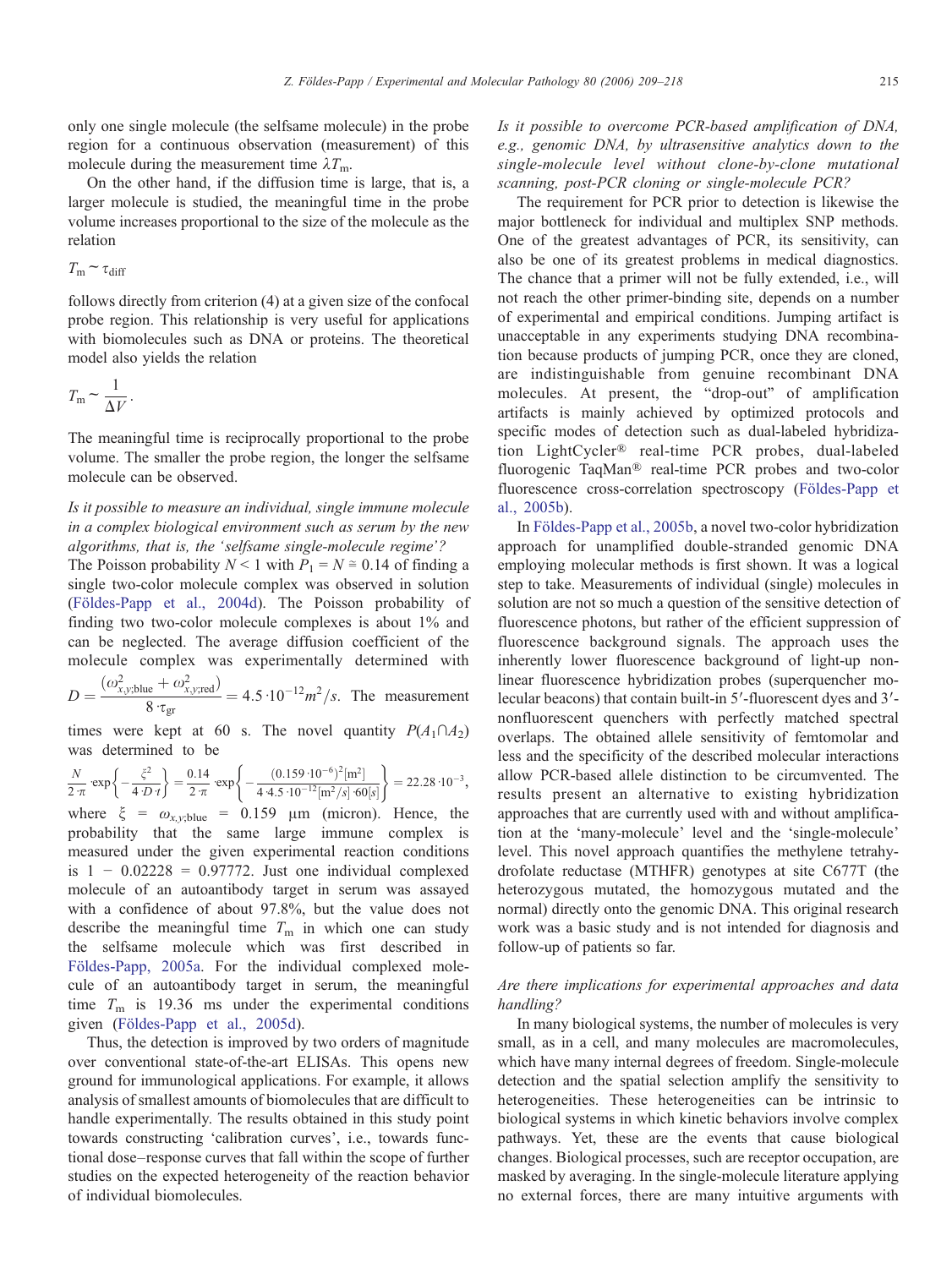respect to the time for a molecule to find the probe volume at an initial concentration in the bulk phase, the number of meaningful reentries, the meaningful time in the probe volume and the probability that the entering molecule is the original molecule. For the first time, exact analytical relationships were derived/found for these arguments (1–4). The selfsame molecule likelihood estimators are an enhanced tool for the rapid finding of appropriate experimental conditions to perform measurements with just one molecule. The meaningful time  $T<sub>m</sub>$ describes the time in which one can study the individual, selfsame molecule. To get the next selfsame fluorescent molecule, the position of the confocal probe region within the sample is moved, for example, by the joystick. The developed algorithms make it possible to distinguish between the observation of single molecules one by one and the observation of just one, the selfsame, individual molecule at a time, without immobilization or hydrodynamic flow.

#### The cellular network

The study of the role of proteins in metabolic pathways and the analysis of protein complexes are examples that demonstrate that proteins only fulfil their function in interaction with other proteins. Proteome research shows that even enzyme activities and protein complex formation are elements of a cellular network of protein reactions and regulation. Fundamental questions in cell biology are how this network in the cell is organized, how complex it actually is and whether it is rather to be understood structurally, in a regulatory manner, or genetically. A protein depends on all the other proteins of its cellular compartment (e.g., cell organelles) through the dependence of all cell proteins on the same however limited resources provided by the cell: energy like ATP, building blocks such as amino acids, space and water [\(Brown, 1991\)](#page-9-0). If a gene is mutated, it not only impairs the encoded protein itself. For example, in the case of a disease, the specific effect of overexpression causes macromolecular crowding resulting in unspecific hydrophobic and electrostatic protein–protein interactions, membrane adsorption, loss of solubility and diffusivity of proteins, change in conformation, self and hetero-assembly, precipitation and finally distortion of the physiological protein degradation ([Minton, 2000](#page-9-0)). Indications for such a process are plaques and inclusion bodies like those that arise in the brain in neurodegenerative diseases. An opposite scenario occurs if the gene expression of a protein is suppressed or switched off for some reason. Since each of these processes impairs cellular energy conditions and thus the flow rate of the metabolic pathways, the overexpression of proteins can result in underexpression of other proteins and vice versa. In such a way, the primary specific and local effect can lead to a network effect. Theoretical evolutionary considerations come to the conclusion that the concentration of each protein in the cell is kept at a minimum level, which is just compatible with the function of the protein. The flow rate in the metabolic pathways is upregulated to the maximum ([Brown, 1991](#page-9-0)). The dynamic interaction and cellular function of a cellular protein are modulated by up to 100 different proteins at different sites in the cell. In other words, the number of interactions within a cell is enormous. To follow all details seems to be impossible. This exacerbates the importance of new model strategies to improve on the situation.

The stochastic nature of molecular concentrations cannot be neglected if the number of participating molecules is small, as in live cells, or if the reactions occur far from thermodynamic equilibrium. In the cell biology and biology systems literature, this point of view is not studied, either experimentally or theoretically. The relatively small number of genes cannot explain the complexity of biological systems; there are other contributing factors. In this context, the organization of a neuron, in both time and space, is clearly of fundamental importance. Networks of interacting chemical species rather than individual chemical species control the biological function of neurons. The networks include gene regulation, cell physiology, signal transduction, cell adhesion and cell mobility as shown for a neurotrophin network in Table 2. Such a 'minimal' network consists of the nerve growth factor (NGF), the brain-derived neurotrophic factor (BDNF), neurotrophin-3 (NT-3) and their receptors like the tropomycine-related kinase (Trk) A, B, C and p75 as well as microtubule-associated protein 2 (MAP-2) and the cytoskeleton (Table 2).

Now, the hypothesis is that such a 'minimal' cellular network controls biological function in the following way. Regulator genes have a high degree of dynamics, adaptation as well as flexibility, and they regulate both physiological and pathological processes. I also assume that there are physiological genes which induce the respective physiological function of the neuron together with the regulator genes. Pathogenic genes induce the disease state or a disease-like state if regulator genes are suppressed or even eliminated or if regulator genes cannot properly adapt. The important novel element in this cellular network hypothesis is that patterns of fluctuations of the chemical species rather than a mean cellular concentration (flow rate) lead to a loss of physiological gene activity and the reappearance of pathogenic activity. This hypothesis is different to all the other concepts existing in genetics, cell biology, biochemistry and molecular biology (see, for example, [Hoehe et](#page-9-0) [al., 2003\)](#page-9-0) and single-cell and single-molecule analysis. The genetic dysregulation of the "brain" is taken as the most important pathogenic principle of neurodegenerative diseases. A current goal of cell biology is to understand the structure and mechanisms of a cellular network of proteins based on the protein–protein interactions and protein modifications. If we knew the rules that determine the cellular up- and downregulation of proteins, we would be able to develop new strategies for understanding and perhaps treating complex genetic disorders.

| Table 2 |  |  |                                                                  |  |
|---------|--|--|------------------------------------------------------------------|--|
|         |  |  | Activation of target signals of a 'minimal' neurotrophin network |  |

| Gene regulation     | Transcription factors, unknown factors |  |  |
|---------------------|----------------------------------------|--|--|
| Cell physiology     | NGF, BDNF, NT-3                        |  |  |
| Signal transduction | Receptors, TrkA, TrkB, TrkC, p75       |  |  |
| Cell adhesion       | Integrins                              |  |  |

Cell mobility Cytoskeleton, MAP-2, β-actin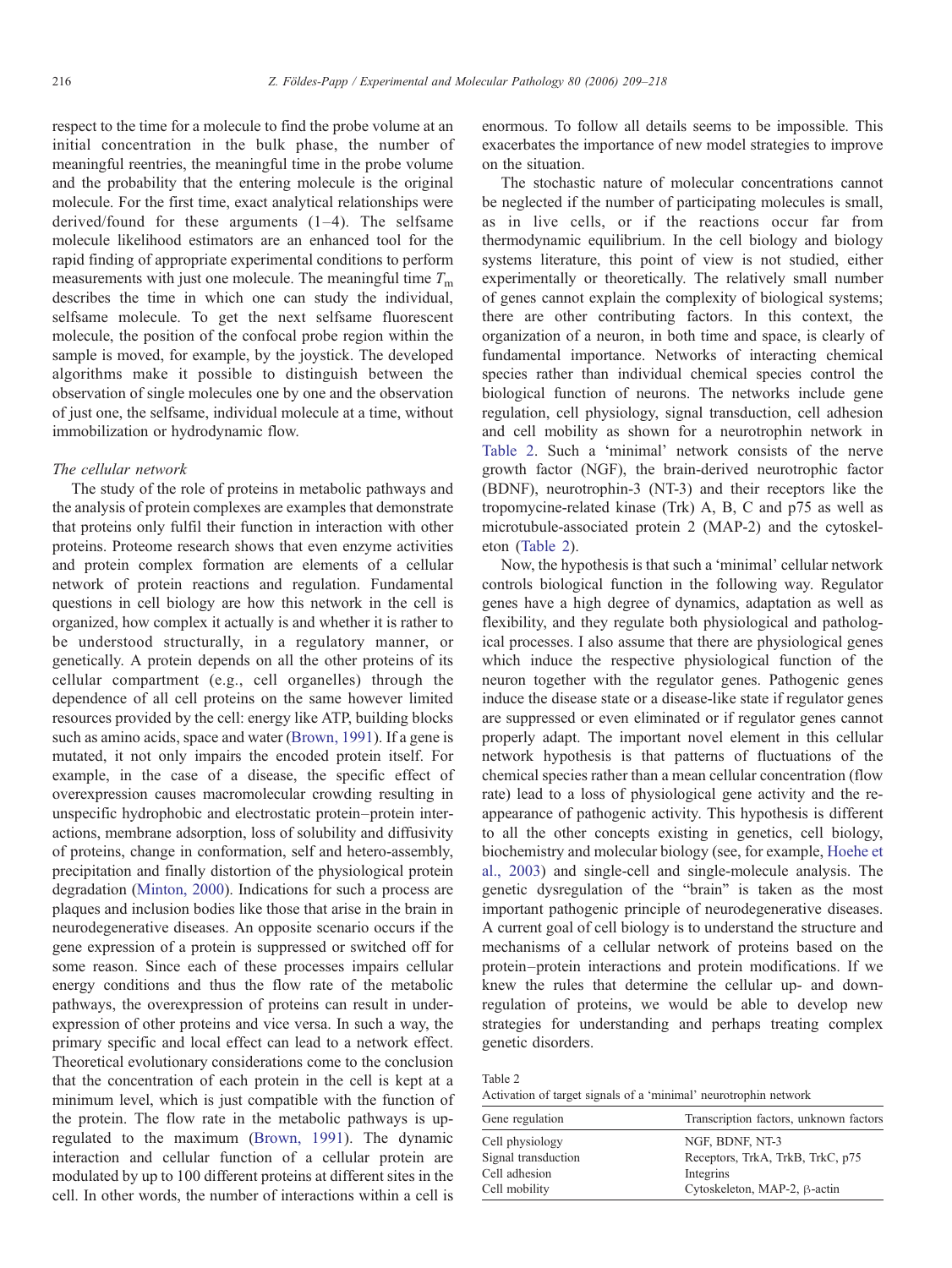#### **Conclusions**

Biochemical and molecular biology analysis at the nanoscale is approaching solution-phase genetics, and it is going for smaller (nanofluidics and nanochannels). Cell solution analysis includes indicator as well as marker diagnostics and predictor/ risk factor studies. However, there are many variations and dispersions from microdevice to microdevice because of different dimensions (scales). Thus, one has to use selfcalibrating chips.

In biology and experimental medicine, there is a need for algorithms to estimate the detection of just one ("selfsame") molecule in single phases such as solutions or membranes. The requirements for such algorithms are very stringent ([Földes-](#page-9-0)[Papp et al., 2005d](#page-9-0)):

- (i) The estimation of the probability that just one, the selfsame, molecule is measured during the collection time (measurement time) must be based on the data collected from one particular measurement only. It cannot be based on a set of related measurements because there are variations in the probability from one measurement to another.
- (ii) The estimation must be capable of detecting the selfsame molecule without immobilization or hydrodynamic flow.
- (iii) The estimation must be computed from the measurement of the molecule numbers N, and not from the emitted photon bursts themselves.

Requirement (iii) may appear simple, but it is important and of outstanding practical value since the most common measurements do not yield emitted photon bursts or lifetime statistics. A convenient way to meet requirement (iii) is to use fluorescence correlation spectroscopy (FCS) and two-color fluorescence cross-correlation spectroscopy (FCCS). Single (solution)-phase single-molecule fluorescence auto- or twocolor cross-correlation spectroscopy (SPSM-FCS) is based on the detection of the Brownian motion of fluorescent molecules and Poisson distribution analysis as a function of the average frequency number of molecules, C, the presence of a single fluorescent molecule in the minute detection volume, the molar concentration,  $c<sub>m</sub>$ , of the bulk phase, and a specified molar bulk concentration ('critical' concentration),  $c_{\text{m}}^{*}$ , for a meaningful probabilistic assignment [\(Földes-Papp et al., 2005d](#page-9-0)). With a confocal probe volume  $\Delta V = 0.2 \cdot 10^{-15}$  [L],  $c_{\text{m}}^{*}$  is roughly 1 nM. Because of the introduction of this distribution, one has a discrete, infinitely stretched population of molecules, whose statistic samples must obey this condition exactly  $(1-3)$ . The observation of an individual, complex biological molecule in its natural environment is also possible over extended periods of time (criterion (4)).

Many theoretical models of molecular interactions, i.e., biochemical and chemical reactions, are described at the singlemolecule level, although our knowledge of the biochemical/ chemical structure and dynamics primarily originates from the investigation of many-molecule systems. At present, there are four experimental platforms for observing the movement and the behavior of single fluorescent molecules: wide-field epiillumination, near-field optical scanning, and laser scanning confocal and multiphoton microscopy. The platforms are combined with analytical methods such as fluorescence resonance energy transfer (FRET), fluorescence auto- or twocolor cross-correlation spectroscopy (FCS), fluorescence polarizing anisotropy, fluorescence quenching and fluorescence lifetime measurements. This original contribution focuses on counting and characterization of diffusing single molecules in a single phase like a solution or a membrane without hydrodynamic flow or immobilization on a surface (e.g., glass substrate). This can be achieved, for example, by fluorescence auto- or two-color cross-correlation spectroscopy, as demonstrated in the article.

The impact of single-molecule detection in the fields of biological and medical sciences is significant. It revolutionizes how researchers and physicians view problems such as molecular motor diseases, protein folding diseases and enzymatic kinetics just to name a few. For example, instead of using computer simulation, a researcher can now visualize how a molecular motor moves, as in studies of myosin and the F1-ATPase motor. Instead of speculating on how a protein structure changes during a disease state, the changing process can be monitored. Enzymatic analysis is no longer limited to analysis of various constants under ensemble conditions. The fundamental characteristics of the enzyme can be analyzed with the help of single-molecule detection. Single-molecule detection has the potential of becoming the future of how assays are performed. It is accurate because it measures a population distribution rather than an ensemble average, which can be more indicative of pathological changes. It is also economical because single-molecule detection requires a very small sample. A main problem that presently prevents single-molecule detection from becoming a useful, practical medical application is the time constraint. Hence, there is a need for an assay that can rapidly measure activity from hundreds of individual molecules simultaneously to shorten the time required to perform an assay [\(Lee and Brody, 2005\)](#page-9-0).

A major challenge of current biological and medical research is to discover how genetic information is used to generate hugely complex cells. Theoretical activities in this field range from modeling of biological macromolecules in all detail to computer simulation of long dynamics of simplified cellular network models. A novel hypothesis on the dynamics of a cellular network is presented. The important element of this cellular network hypothesis is that patterns of fluctuations of chemical species rather than a mean cellular concentration (flow rate) lead to a loss of physiological gene activity and the reappearance of pathogenic activity. The structure and dynamics can be characterized by using single-molecule detection and analysis.

## Acknowledgments

Zeno Földes-Papp thanks Richard A. Keller, Los Alamos Laboratory, NM, USA for suggesting some interesting